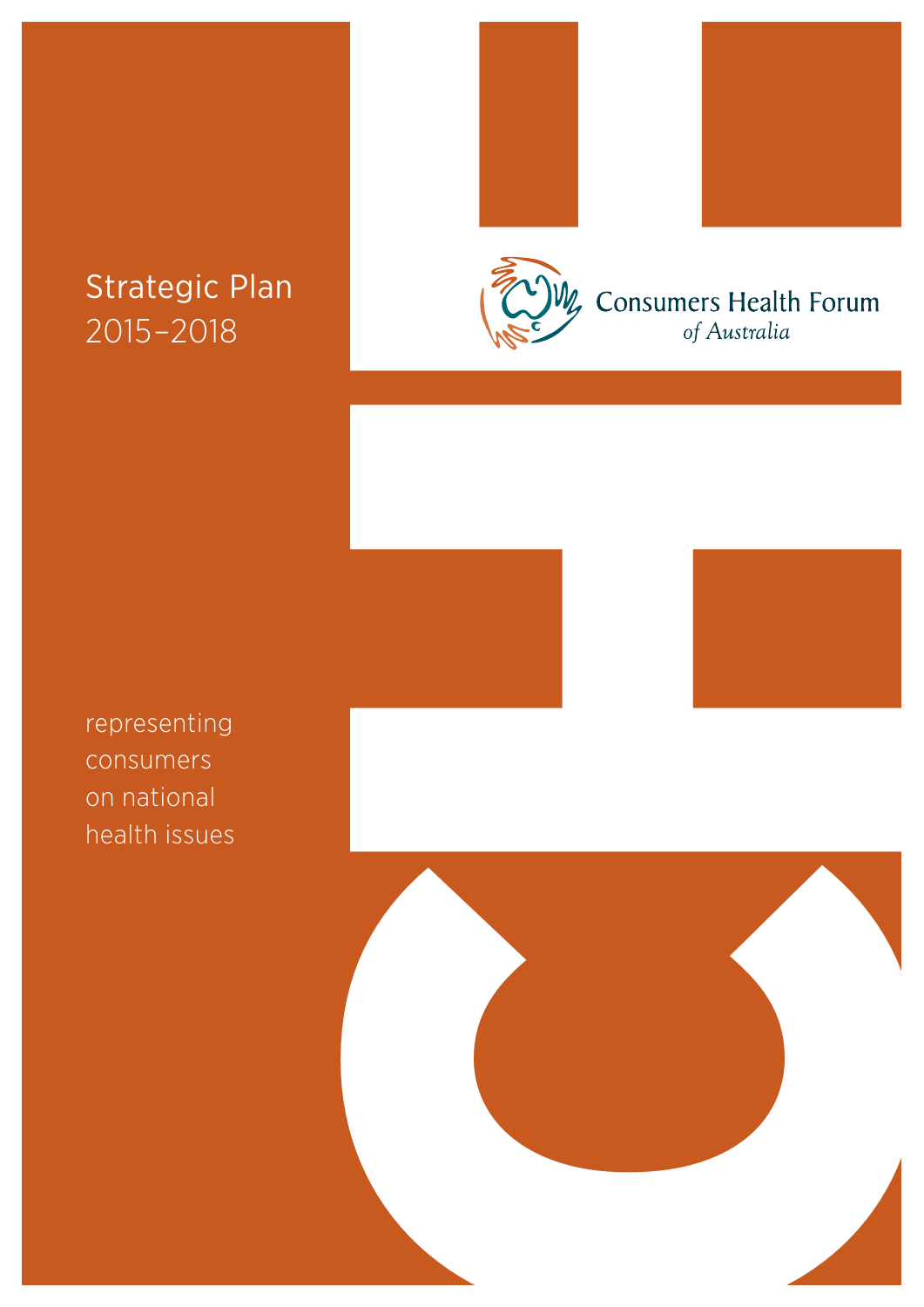#### Consumers Health Forum of Australia Unit 9, 11 National Circuit Barton ACT 2600

PO Box 3099 Manuka ACT 2603

Tel: (02) 6273 5444 Fax: (02) 6273 5888 Email: info@chf.org.au Web: www.chf.org.au

Publication information: Consumers Health Forum of Australia Strategic Plan 2015–18 ISSN 1324-5392 © Consumers Health Forum of Australia 2015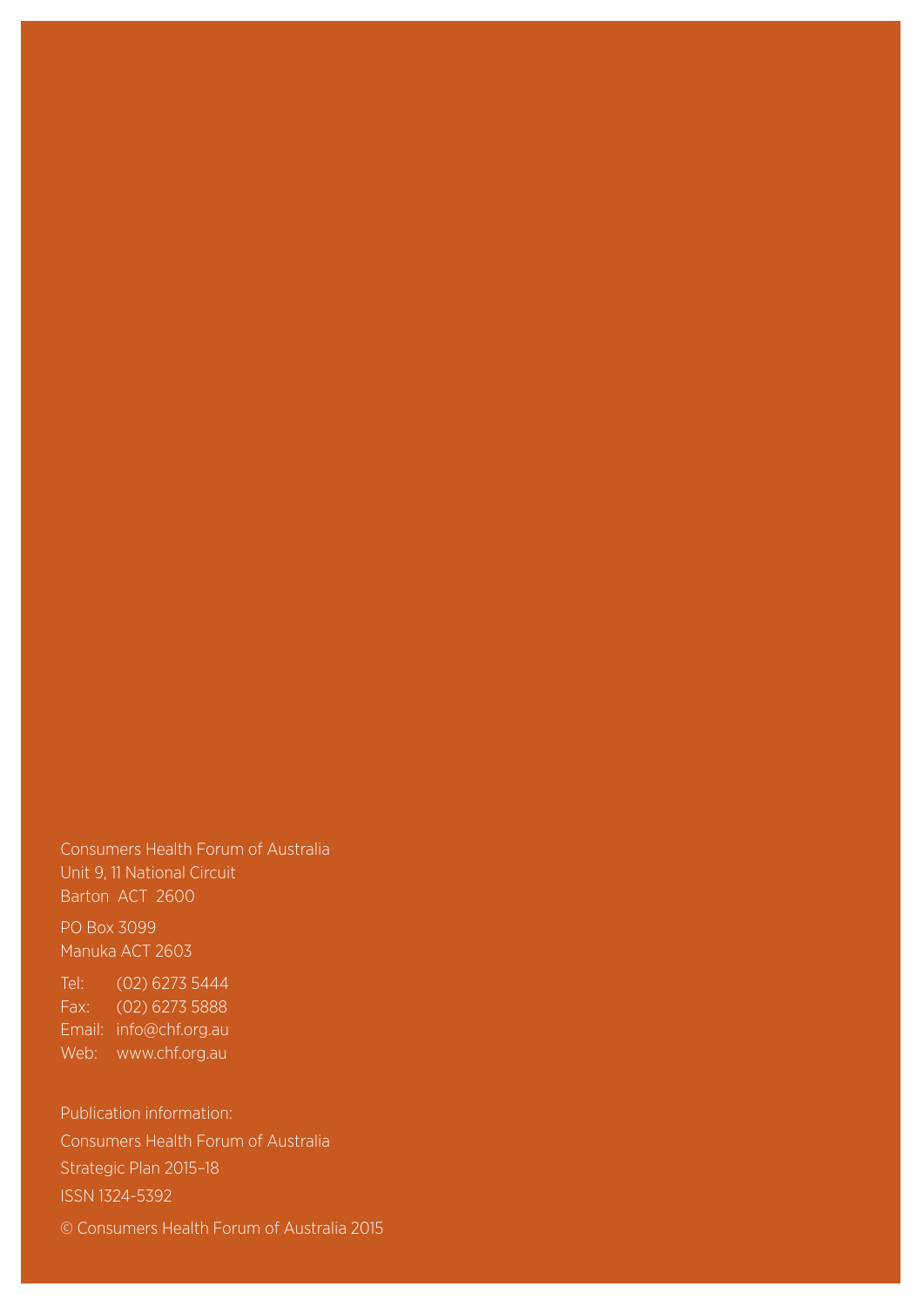| <b>Mission</b>                                                                                                                                                       | ii.            |
|----------------------------------------------------------------------------------------------------------------------------------------------------------------------|----------------|
| <b>Vision</b>                                                                                                                                                        | ii.            |
| Who We Are                                                                                                                                                           | 1              |
| <b>Principles of Consumer-Centred Healthcare</b>                                                                                                                     | $\overline{2}$ |
| <b>Our Objectives</b>                                                                                                                                                | $\overline{3}$ |
| <b>OBJECTIVE ONE:</b> Develop and promote consumer-centred<br>health system policy and practice to governments,<br>stakeholders, providers and cliniciansn           | $\overline{4}$ |
| <b>OBJECTIVE TWO:</b> Engage with the members of CHF<br>to ensure collective consumer voices are involved in the<br>co-design of health system change and innovation | 5              |
| <b>OBJECTIVE THREE:</b> Generate new and harness existing<br>evidence to shape and co-create consumer-centred health<br>policy and practice                          | 6              |
| <b>OBJECTIVE FOUR: Partner strategically to achieve a</b><br>consumer-centred health system                                                                          | 7              |
| <b>OBJECTIVE FIVE:</b> Sustain and grow a member-driven,<br>values based, reputable and well governed organisation                                                   | 8              |

**CONTENTS** 

Ε

ECOS

π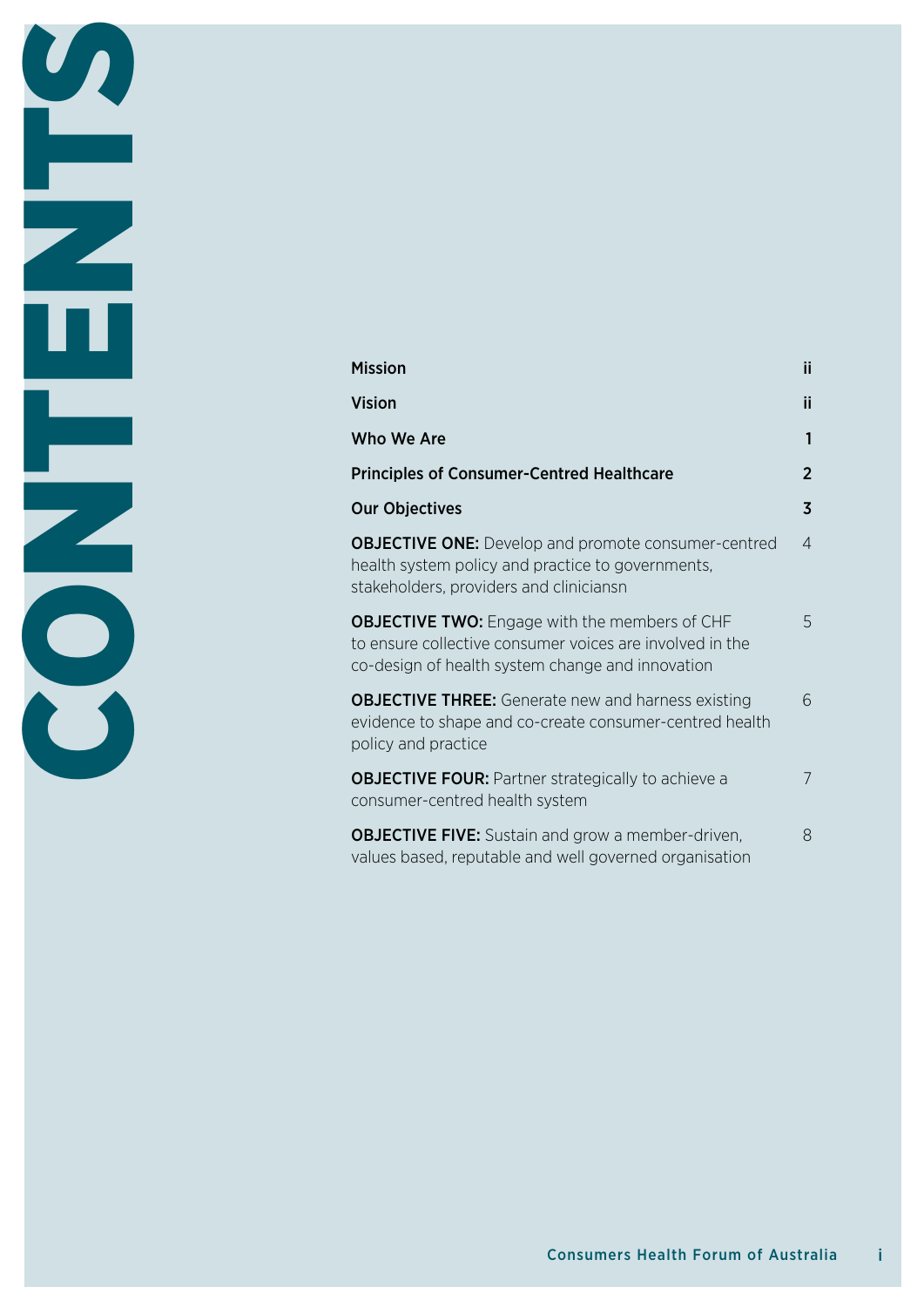A world class health system with consumers at<br>the centre of all decision making the centre of all decision making

To generate consumer-led ideas for a high quality<br>and affordable health system centred on the need<br>and preferences of consumers<br>of Consumers<br>of Australia<br>and Consumers Health Forum of Australia and affordable health system centred on the needs and preferences of consumers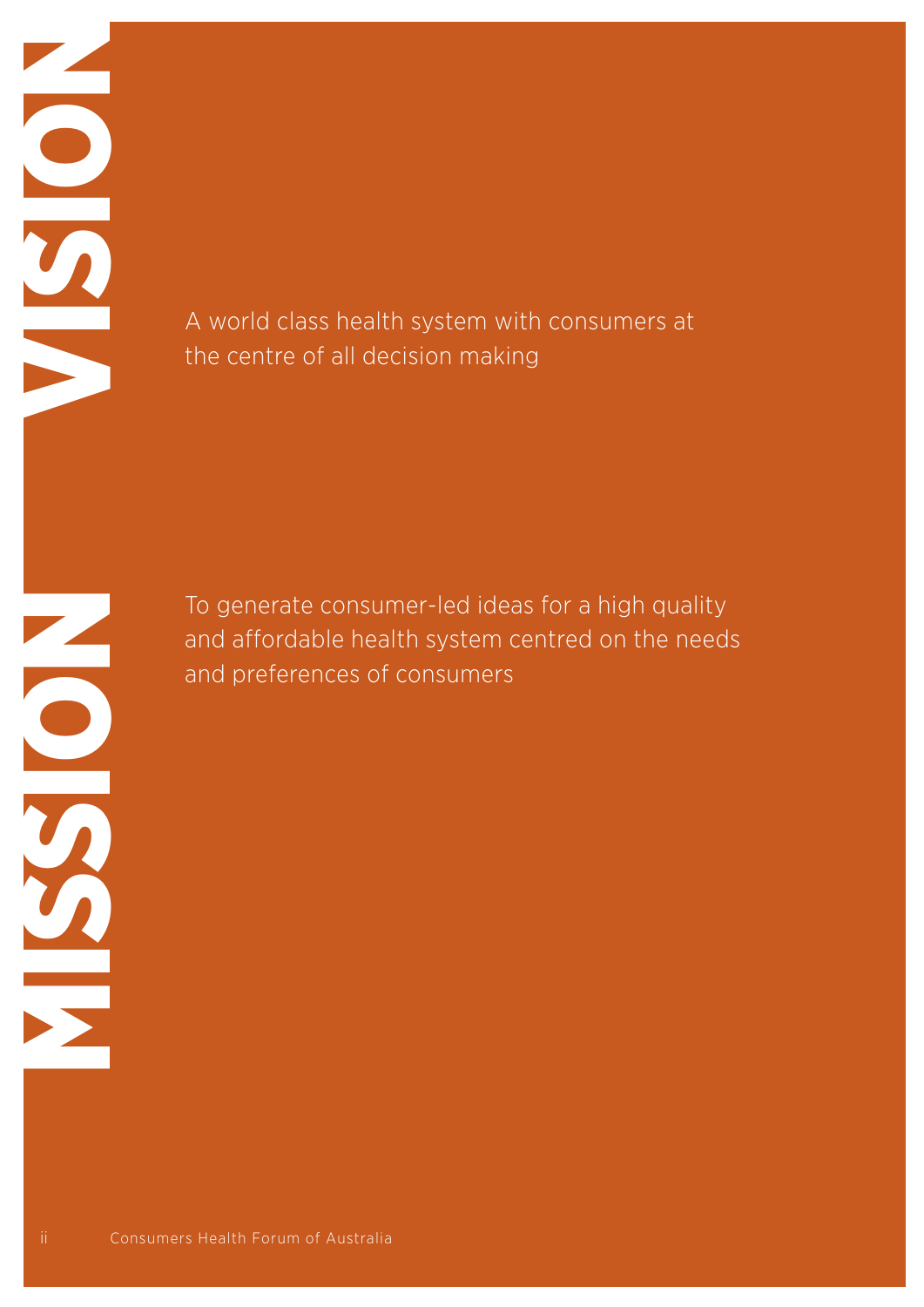# WHO WE ARE

The Consumers Health Forum of Australia is the national peak body representing the interests of Australian healthcare consumers with a network reaching millions of Australian consumers.

CHF has the capacity, credibility and authenticity to ensure that governments and decision makers hear and understand the consumer perspective.

Our members are diverse: they cover organisations and individuals with key conditions and issues across the health system and also include professional and research bodies with an interest in healthcare consumer affairs.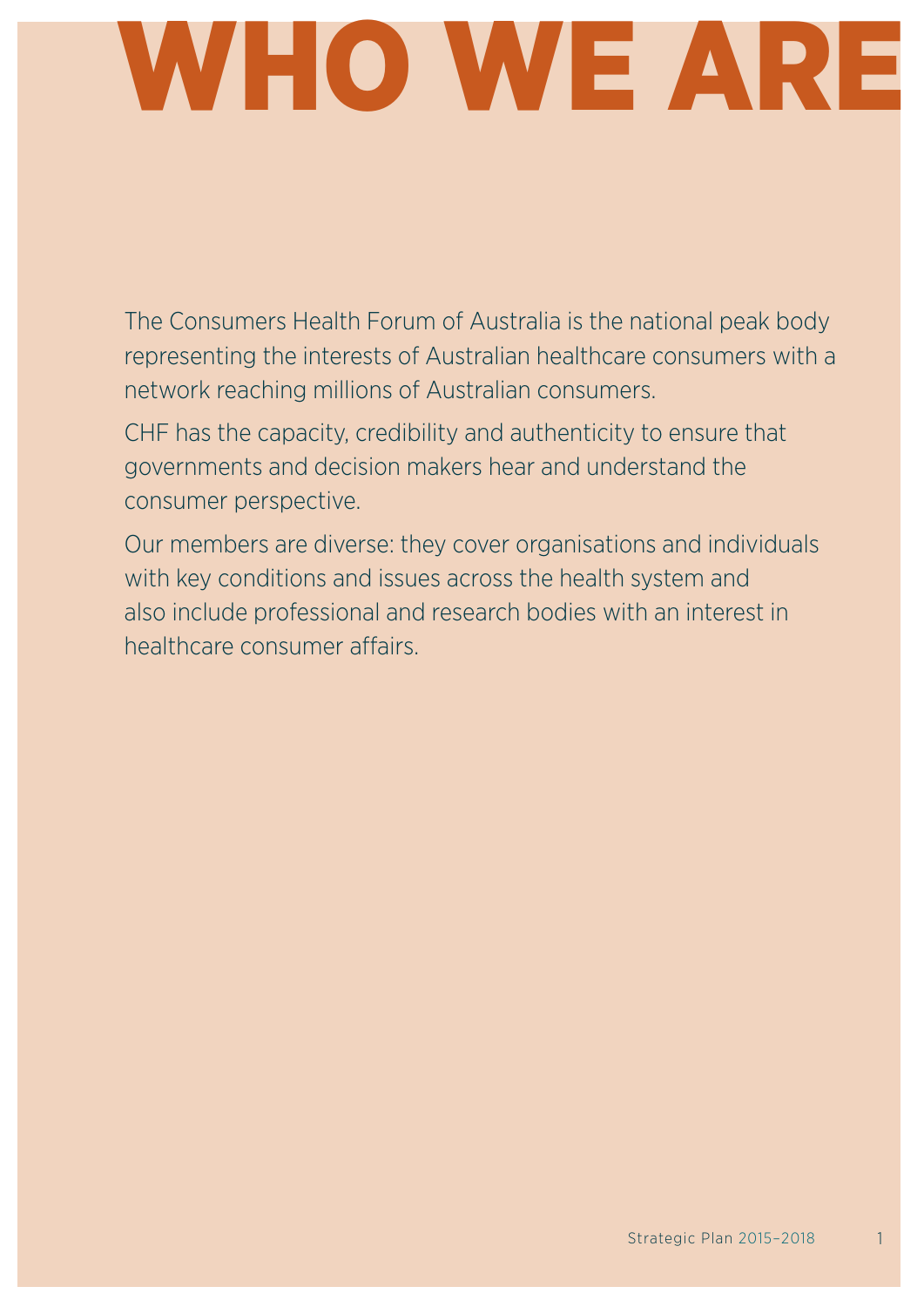#### Accessible and Affordable Care

• Timely access to care based on need • Well organised and without organisational or systemic barriers • Affordable for consumers • Equitable access

#### Coordinated and Comprehensive Care

• Linked care with good referral and feedback • Integrated with supported transitions across the system • Availability of a range of services to multidisciplinary care • Complete personally controlled health record

#### Appropriate Care

• Meet the needs and preferences of individuals • Evidence based with consumers engaged in research • Treatment options, risks and benefits identified • Safe and technically proficient with risks minimised • Practitioner engages with consumers, families and carers to ensure understanding

## **PRINCIPLES** of  $\overline{\mathsf{O}}$  for  $\overline{\mathsf{O}}$ **CONSUME** –Centred **HEALTHCARE**

### Trust and Respect

- Provider asks about and understands concerns
- Transparent Accountable
- Timely and effective complaint resolution process
	- Shared responsibility and decision making

#### Planning and Governance

• Partnership with consumers to ensure sustainability • Consumers involved at all levels of planning, system design and service development • Consumers involved in key governance structures

#### Informed Decision Making

• Access to right information at right time • Information is clear and understandable • Costs are clear • Personal choice and right to refuse respected • Informed and timely consent

#### Whole of person care

- Take account of consumers lives and personal values
	- Emotional Physical
- Cultural, spiritual and social factors
	- Consider carers and support
	- Address risk factors and all health problems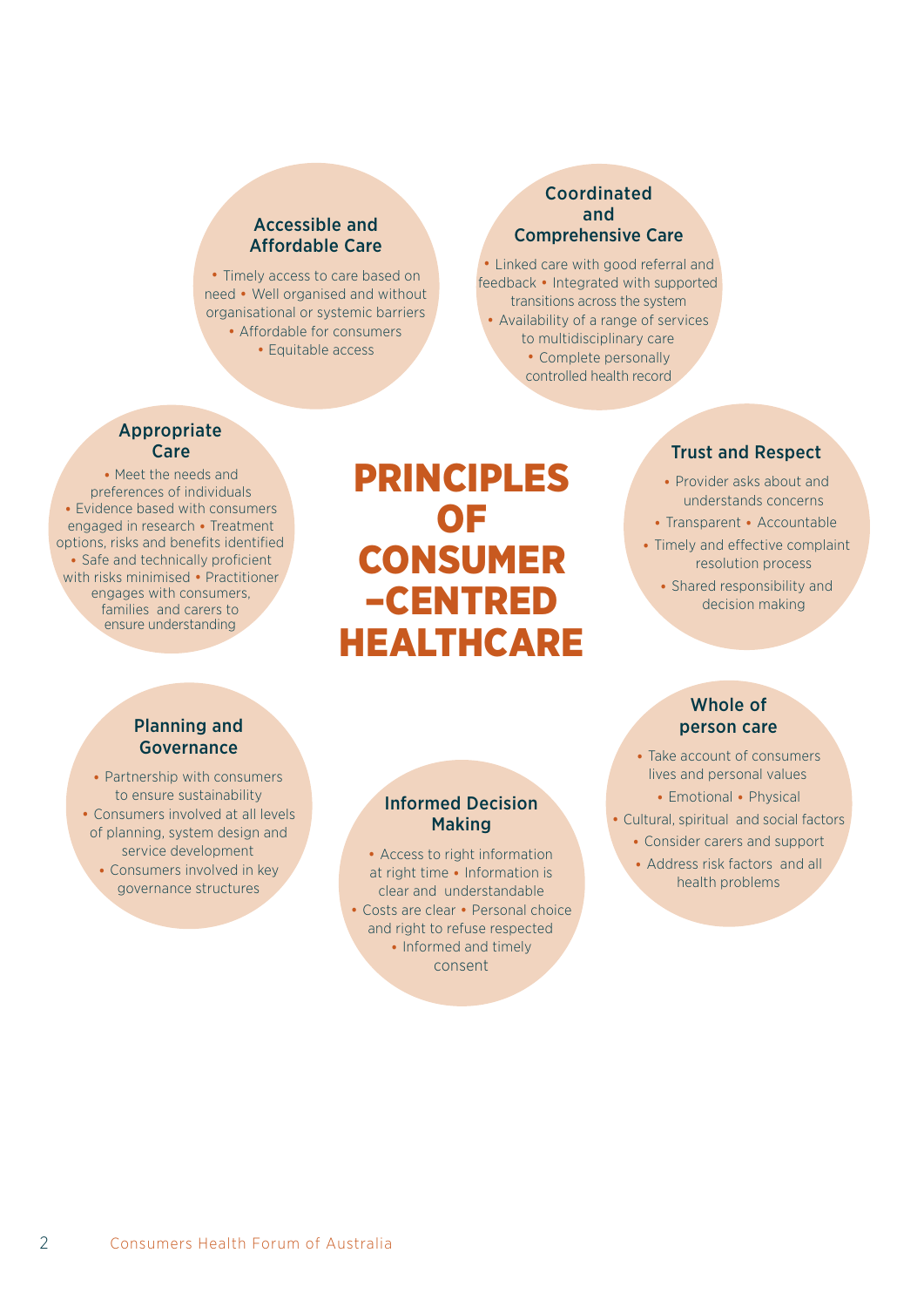

### OBJECTIVE ONE

**Develop and promote consumer-centred health system policy and practice to governments, stakeholders, providers and clinicians**

### OBJECTIVE TWO

**Engage with the members of CHF to ensure collective consumer voices are involved in the co-design of health system change and innovation** 





### OBJECTIVE THREE

**Generate new and harness existing evidence to shape and co-create consumer-centred health policy and practice** 

OBJECTIVE FOUR

**Partner strategically to achieve a consumer-centred health system** 



**Sustain and grow a member-driven, values based, reputable and well governed organisation**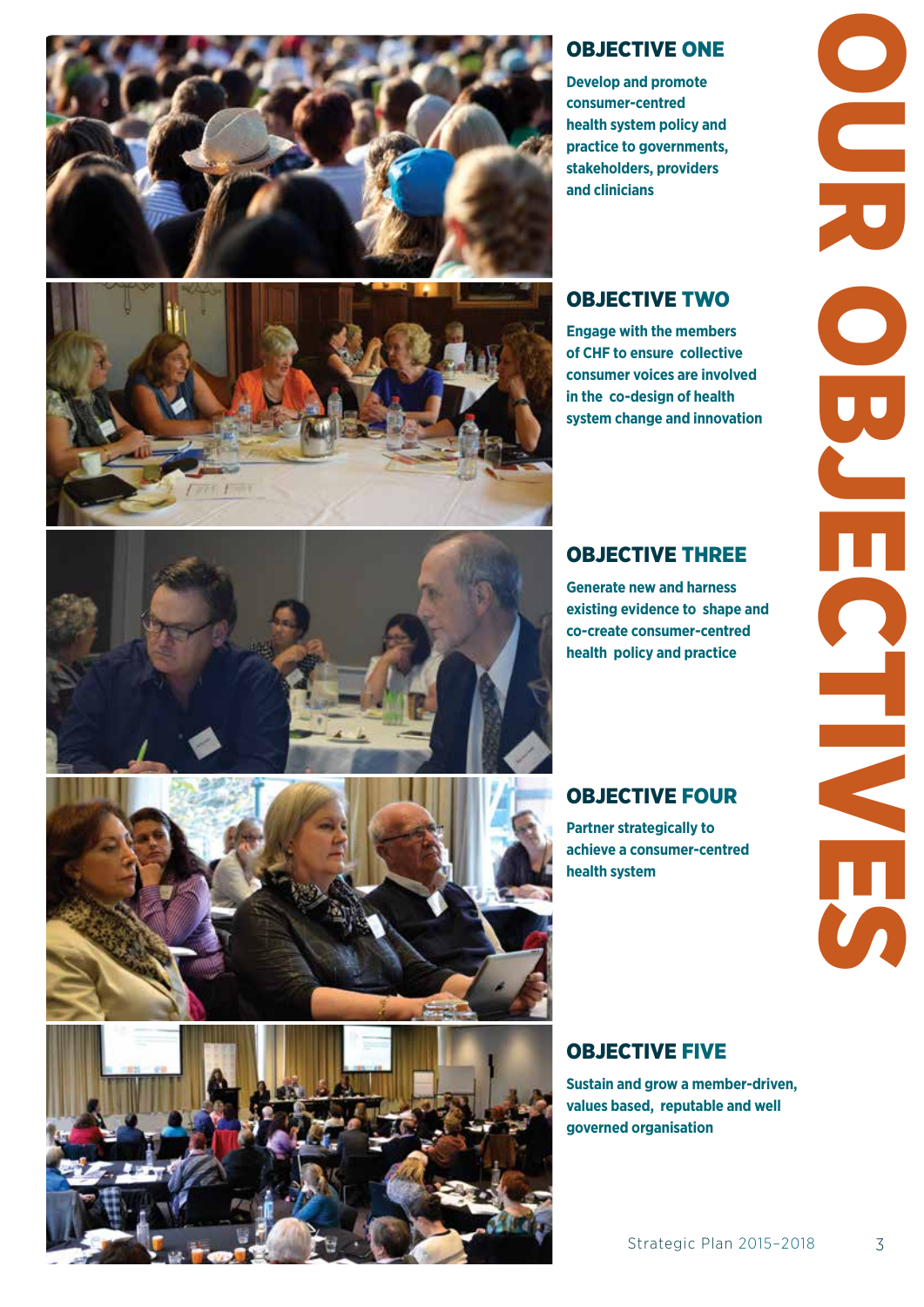## OBJECTIVE ONE

## **Develop and promote consumer-centred health system policy and practice to governments, stakeholders, providers and clinicians**

## **Strategies**

Engage and communicate with consumers to understand their issues and experiences and reflect this in our work

Communicate the importance of a consumer-centred health system to key stakeholders and initiate public debate and campaigns on health issues

Build skills and spread improvement in consumer-centred governance and practice by governments, stakeholders, providers and clinicians

## Activities

#### We will put these strategies into effect by:

- Developing consumer-centred policies, submissions and campaigns and ensuring they are integrated
- Participating in meetings with government, industry , professional bodies, other stakeholders
- Improving all communication platforms including the CHF and *Our Health, Our Community* websites, social media including Twitter and Facebook
- Holding workshops and focus groups on issues of interest, involving consumers, members and other healthcare consumer organisations
- Developing and promoting practical tools and resources targeted at upskilling agencies such as primary healthcare organisations, hospital networks, providers and clinicians in experienced based codesign with consumers and patients

## Outcomes

- Stakeholders demonstrate that they understand consumer-centred care by seeking consumer engagement and reflecting consumer views in their policy development work
- CHF makes submissions into key policy development processes and inquiries and that input is reflected in the final policy positions and reports
- Consumers are given many and varied opportunities to participate in workshops and focus groups to help inform CHF policy positions.
- CHF is invited to participate in a wide range of meetings with Government and other stakeholders
- CHF leads the debate on key health consumer issues through campaigns and media presence
- Consumer views are prominent in all key health debates
- CHF communications including websites, media releases, and journals are all visible on multiple platforms and are viewed as reliable and credible sources of information
- There are indicators of good experience-based codesign practice in the performance of primary care organisations, hospital networks and others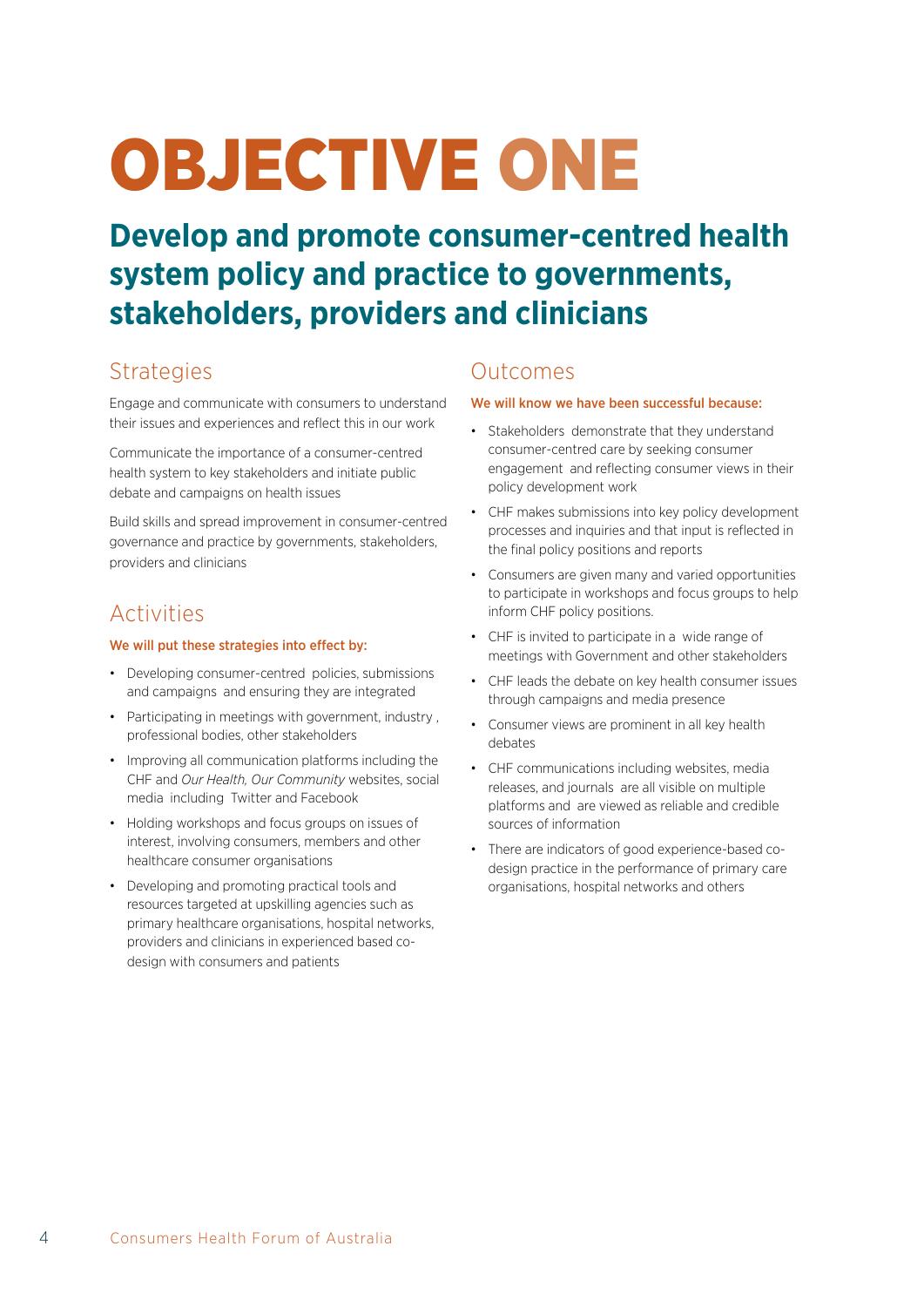## OBJECTIVE TWO

**Engage with the members of CHF to ensure collective consumer voices are involved in the co-design of health system change and innovation** 

## **Strategies**

Consult and communicate with members to understand their issues, experiences and desired outcomes

Build consumer skills and support participation in health policy and decision making

Promote opportunities for members to share experiences and expertise and provide input to CHF strategy, policy development, and advocacy and research activities

Promote the benefits and manage a process to ensure diverse consumer representation in influential healthcare advisory committees, reviews and taskforces

## Activities

#### We will put these strategies into effect by:

- Seeking member input into CHF policies, submissions and briefings using surveys and other mechanisms
- Providing all CHF policies, submissions and briefings to members
- Developing joint proposals and submissions with members
- Seeking member input into publications and campaigns
- Organising meetings and workshops with members on key policy issues
- Running a strong consumer representative program and having an active plan to diversify its participants
- Working with our network to identify and support emerging consumer leaders
- Providing policy support to CHF representatives
- Providing training and skills development to representatives through a structured program using online and face to face processes

## Outcomes

- A members' only component of the website has been developed and is used to regularly seek member input into policy positions prior to them going public
- The experience of members is collected and incorporated into all submissions and policy positions
- Members have been given the opportunity to provide input policy positions through teleconferences and targeted surveys
- Consumers and consumer representatives participate on health policy reviews and evaluations
- Submissions and campaigns have been developed jointly with members where there is a common interest and jointly publicised
- Members workshops address issues identified by members and are well attended with outcomes disseminated across the network
- There are consumer and consumer representatives on an increasing number of boards of key health system organisations including Primary Health Networks and Local Hospital Networks and Boards
- There are consumer representatives on all high-level health related Government committees including those looking at primary healthcare reform, the Medicare Benefits Schedule, pharmacy reform, and Therapeutic Goods Administration and key State/Territory Committees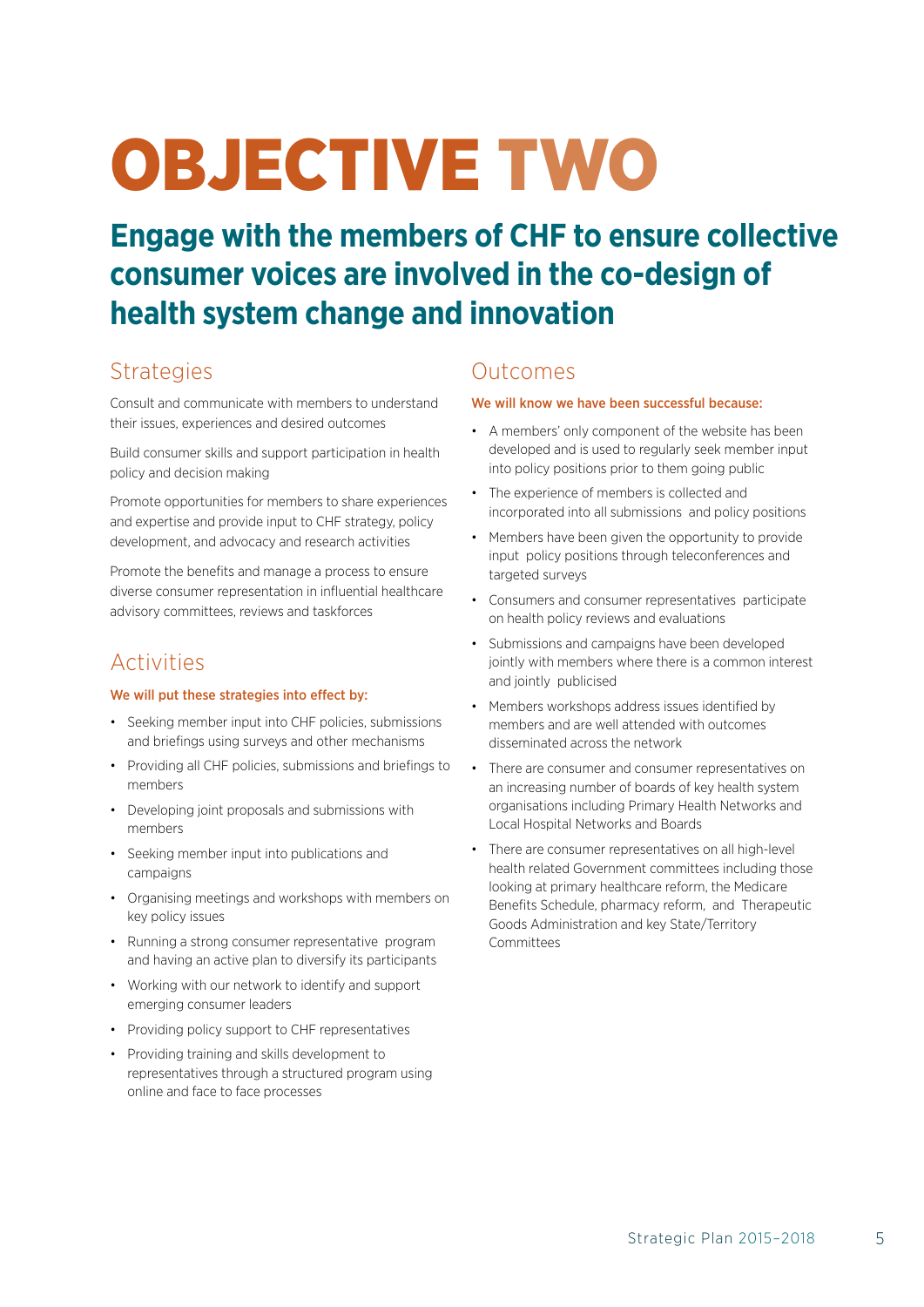## OBJECTIVE THREE

## **Generate new and harness existing evidence to shape and co-create consumer-centred health policy and practice**

## **Strategies**

Undertake and promote the use of consumer-centred research and evaluation findings in evidence-based policy and health system development

Pursue collaborations with leading health research institutions and organisations in consumer-centred healthcare

## Activities

#### We will put these strategies into effect by:

- Undertaking or commissioning literature reviews and where possible, primary research, to support policy positions
- Promoting consumer engagement through *Our Health Our Community*
- Promoting use of *Real People Real Data* in research to ensure the consumer voice is included
- Pursuing opportunities for conference presentations and participation
- Identifying and developing research partnerships

## Outcomes

- CHF initiated research is accepted and utilised by key stakeholders including government
- Consumers representatives are active in the design and implementation of research undertaken by research institutions
- Consumers and consumer representatives actively participate in all stages of reviews of health policies and program evaluations
- Research institutions choose CHF as a partner for research activities and as an industry partner for research funding applications
- Consumer perspectives are included in a wide range of conferences and workshops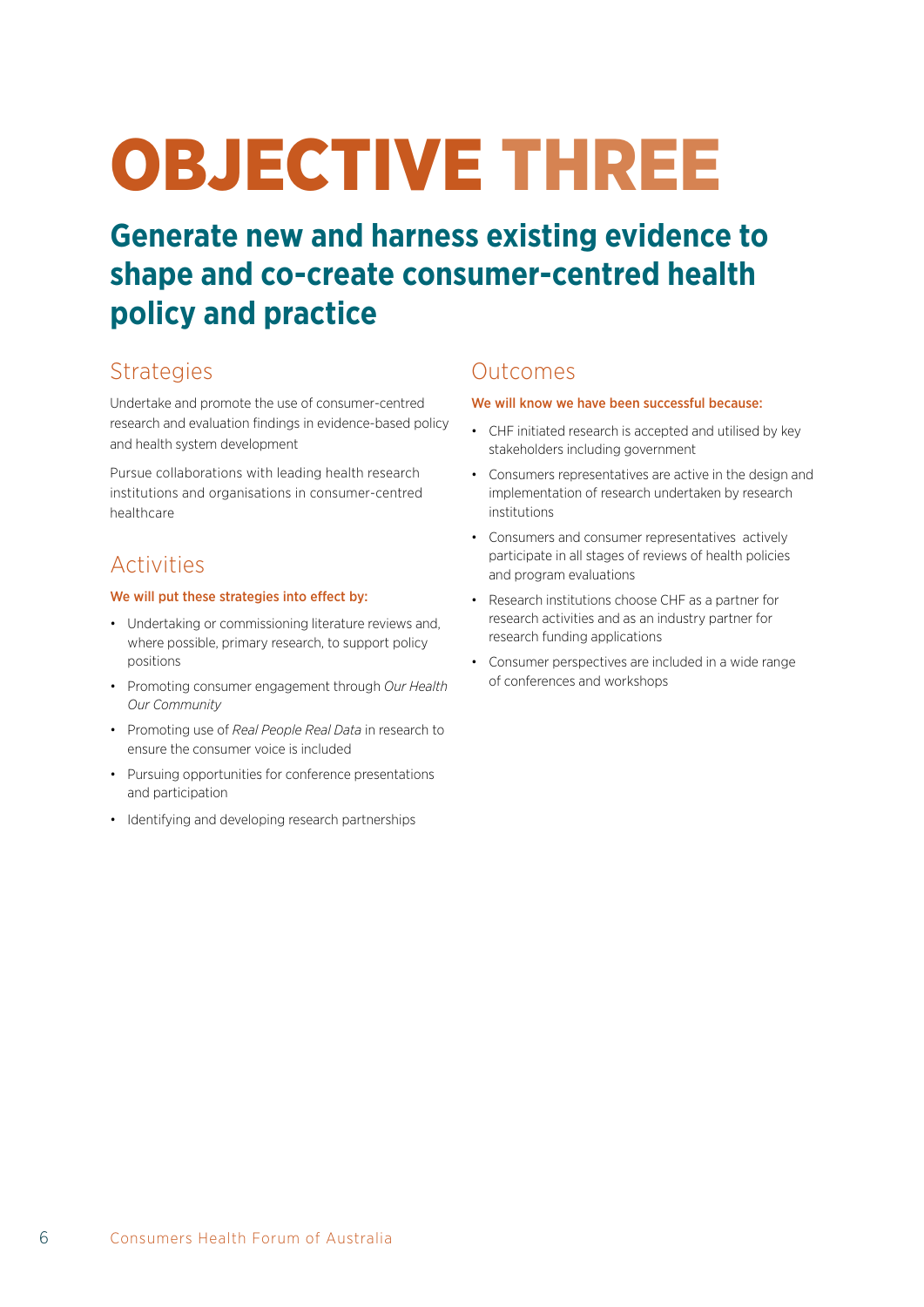## OBJECTIVE FOUR

## **Partner strategically to achieve a consumer-centred health system**

## **Strategies**

Engage with a broad range of healthcare and other consumer organisations to inform public debate on health issues

Develop partnerships and alliances with key stakeholders to advance priority consumer-centred health issues

## Activities

#### We will put these strategies into effect by:

- Identifying and actively participating in key stakeholder alliances and partnerships, including seeking leadership roles
- Participating in key stakeholder meetings
- Developing joint proposals and submissions with partners
- Working on campaigns and other advocacy initiatives on priority issues
- Participating in international alliances and networks to share information and best practice

### Outcomes

- CHF is a member of key alliances, in leadership positions and acts as a spokesperson for the alliances where appropriate
- Key stakeholders seek CHF out as a partner for campaigns and advocacy work on a range of health issues
- CHF is visible as part of major campaigns on health issues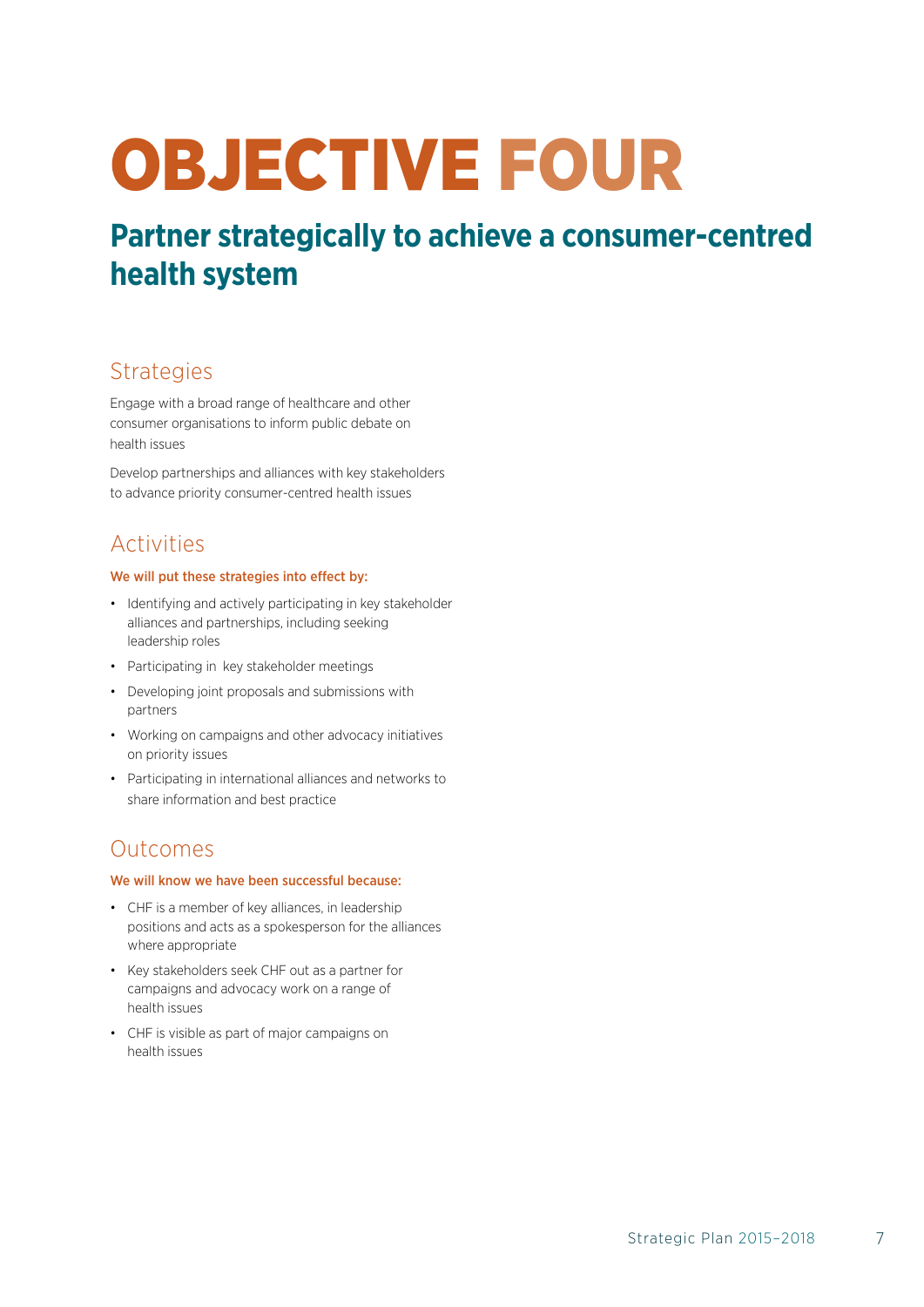## OBJECTIVE FIVE

## **Sustain and grow a member-driven, values based, reputable and well governed organisation**

## **Strategies**

Adopt corporate governance practices that uphold responsibility, accountability, transparency and compliance and a governance culture that promotes continuous improvement

Implement a member relations program to maintain engagement and relevancy to members

Develop and implement an organisational growth plan to support financial viability and independence

Ensure efficient and effective management of CHF resources and operations

## Activities

#### We will put these strategies into effect by:

- Introducing a Board communique to members to communicate key decisions and issues discussed by the Board
- Developing annual business plans to implement the Strategic Plan
- Undertaking performance development and appraisal for all staff
- Undertaking annual member and stakeholder satisfaction and perception audits with results included in the annual report
- Implementing a staged program of continuous improvement in governance practices
- Introducing a program of rolling reviews of all company policies
- Undertaking annual evaluations of Board effectiveness
- Undertaking a mid-term review of the Strategic Plan
- Holding Annual General meetings and implementing ways to increase participation
- Developing and implementing a Reconciliation Action Plan

## Outcomes

- CHF will meet all its regulatory requirements
- Self and any independent evaluations and reviews of governance will be positive
- Membership will have increased
- Member satisfaction and perceptions of CHF will be benchmarked and regularly measured showing increased member satisfaction
- There will be enhanced input into all aspects of CHF's work from organisations representing Aboriginal and Torres Strait Islander and Aboriginal and Torres Strait islander health consumers
- CHF will be in a sustainable financial position with multiple funding streams
- Staff retention will be high and all staff will have performance and development plans